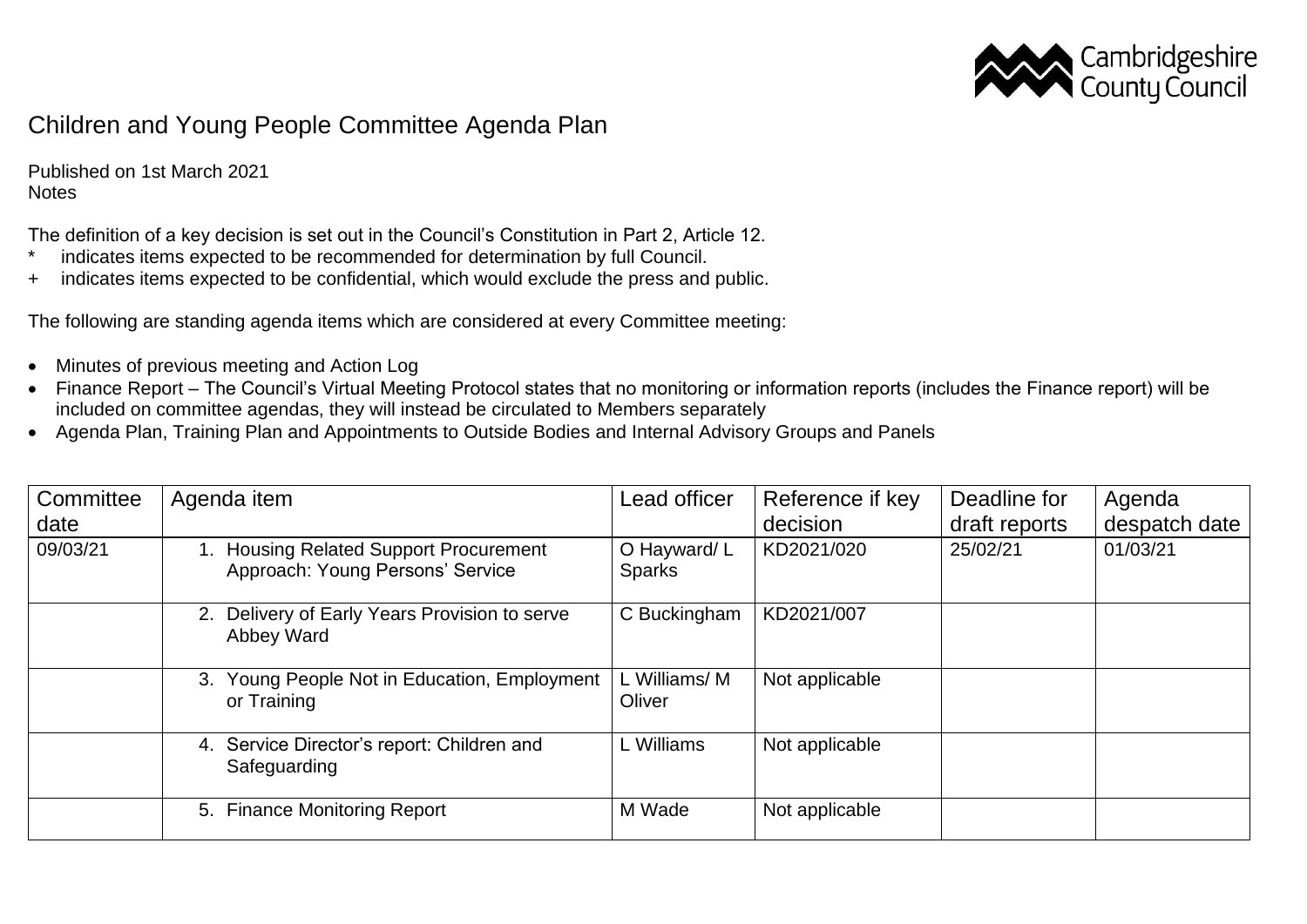| Committee                            | Agenda item                                                                                                     | Lead officer                  | Reference if key | Deadline for          | Agenda        |
|--------------------------------------|-----------------------------------------------------------------------------------------------------------------|-------------------------------|------------------|-----------------------|---------------|
| date                                 |                                                                                                                 |                               | decision         | draft reports         | despatch date |
|                                      | 6. Best Start in Life: Update                                                                                   | W Ogle-<br>Welbourn           | Not applicable   |                       |               |
| [13/04/21]<br>Provisional<br>Meeting |                                                                                                                 |                               |                  | 31/03/21              | 01/01/21      |
| 25/05/21                             | 1. Notification of the Appointment of the Chair<br>and Vice Chair of the Children and Young<br>People Committee | Democratic<br><b>Services</b> | Not applicable   | 13/05/21              | 17/05/21      |
|                                      | 2. Finance Monitoring Report                                                                                    | M Wade                        | Not applicable   |                       |               |
|                                      | 3. Service Director Report: Education                                                                           | J Lewis                       | Not applicable   |                       |               |
|                                      | 4. Appropriate Adult Service                                                                                    | <b>H</b> Andrews              | <b>TBC</b>       |                       |               |
| [22/06/21]<br>Provisional<br>Meeting |                                                                                                                 |                               |                  | $\overline{10/06/21}$ | 14/06/21      |
| 06/07/21                             | 1. Finance Monitoring Report                                                                                    | M Wade                        | Not applicable   | 24/06/21              | 28/06/21      |
|                                      | 2. Cambridge University Policy and Science<br>Exchange report                                                   | D McWherter                   | Not applicable   |                       |               |
| [10/08/21]<br>Provisional<br>Meeting |                                                                                                                 |                               |                  | 29/07/21              | 02/08/21      |
| 14/09/21                             | 1. Finance Monitoring Report                                                                                    | M Wade                        | Not applicable   | 02/09/21              | 06/09/21      |
|                                      | 2. Children in Care Not in Education, Training or<br>Employment                                                 | L Williams                    | Not applicable   |                       |               |
| 05/10/21                             | 1. Finance Monitoring Report                                                                                    | M Wade                        | Not applicable   | 23/09/21              | 29/09/21      |
| [09/11/21]                           |                                                                                                                 |                               |                  | 28/10/21              | 01/11/21      |